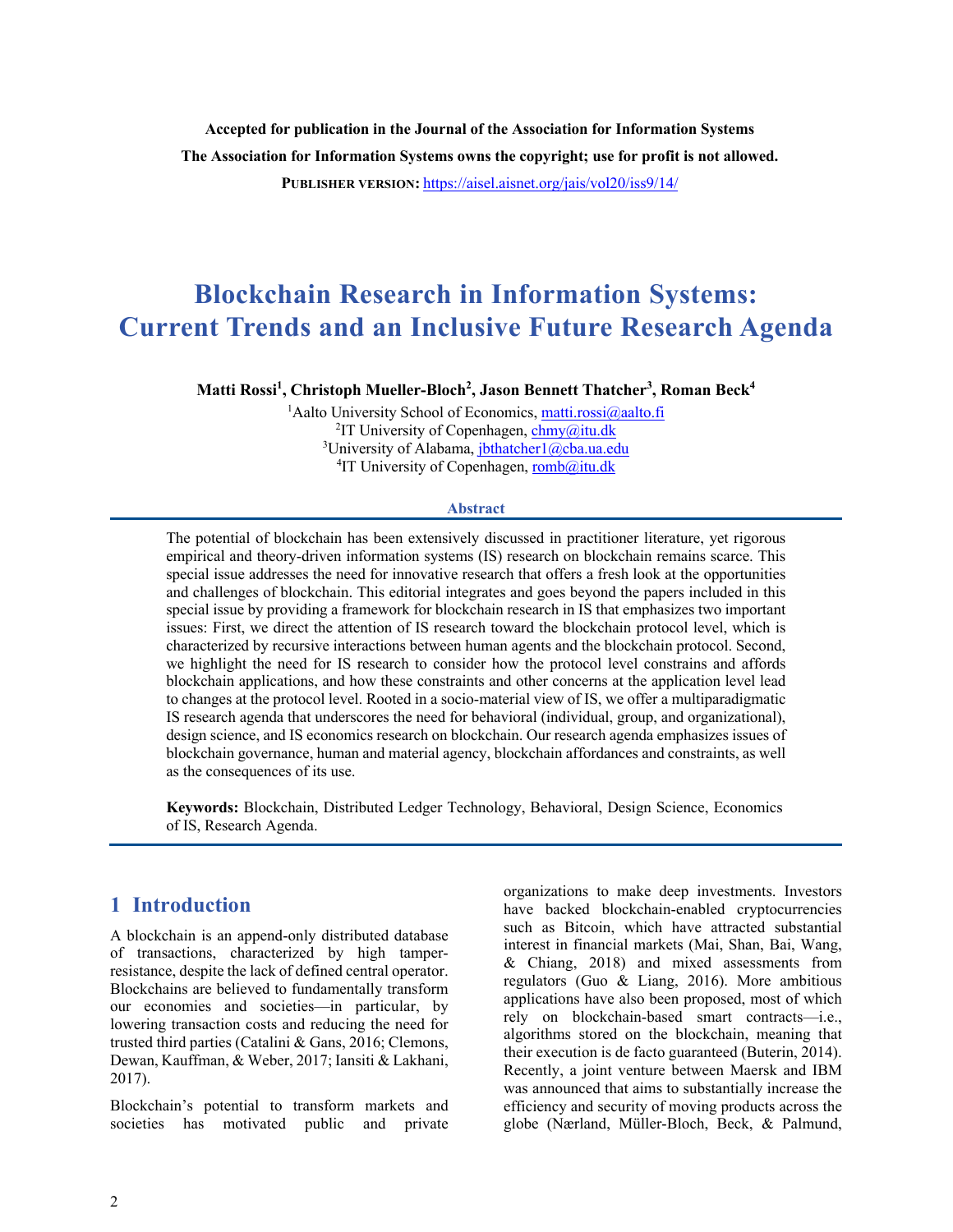2017). Collectively, important actors agree that blockchain could impact many aspects of our societies from environmental sustainability (Chapron, 2017) to healthcare (Gammon, 2018) and social networks (Ciriello, Beck, & Thatcher, 2018).

While organizations have invested in exploring blockchain's potential, information systems (IS) research investigating blockchain remains scarce. Some early work has offered insight into how to design applications based on blockchain-based smart contracts (e.g., Egelund-Müller, Elsman, Henglein, & Ross, 2017). Other work has examined the use of cryptocurrencies in practice. For example, Li and Wang (2017) conducted an empirical study on the determinants of cryptocurrency exchange rates in the case of Bitcoin.

Despite such exceptions, scant work in IS contributes to forming a theory-driven or rigorous empirically derived understanding of blockchain and its implications (Beck, Avital, Rossi, & Thatcher, 2017). This special issue jump-starts the scholarly conversation about blockchain in two important and meaningful ways: first, by presenting cutting-edge IS research addressing this gap and, second, by employing this editorial to set an agenda for future IS research studying the opportunities and challenges of blockchain. This special issue emphasizes inclusivity by considering three major paradigms in IS research (behavioral, design, and economics), both in terms of the three papers included in the special issue and with respect to the research directions provided in this editorial. We will now provide an overview of the three papers in the special issue and subsequently present our own thoughts and suggestions for blockchain research in the IS community.

To begin with, in "Self-Organising in Blockchain Infrastructures: Generativity Through Shifting Objectives and Forking," Andersen and Ingram Bogusz develop the idea of self-organizing infrastructures. This is achieved through a longitudinal case study of forking within the Bitcoin blockchain infrastructure. The case reveals how diverging objectives of different implementer groups lead to forks that can result in incompatible subversions of the infrastructure. These are interpreted as manifestations of self-organizing within the growing community. The main theoretical contribution here is the description of different patterns of self-organizing within the Bitcoin community and their connection to development events.

In the second paper, "Privacy-Preserving Data Certification in the Internet of Things: Leveraging Blockchain Technology to Protect Sensor Data," Chanson, Bogner, Bilgeri, Fleisch, and Wortmann follow a design science research methodology to

develop a blockchain solution for Internet-of-things (IoT) systems in the context of used cars. The paper deals with the problem of insecure communications and data storage in IoT devices by iteratively designing a blockchain-based system for protecting IoT sensor data. The design principles derived are evaluated with experts in an ex post evaluation step and then reported as an initial design theory for protecting IoT sensor data generation and processing. This paper combines a novel design, design theorizing, and practical implications, which is rare in one design science research paper.

Finally, in "Business on Chain: A Comparative Case Study of Five Blockchain-Inspired Business Models," Hua, Chong, Lim, Zheng, and Tan examine how firms leverage blockchain to create and capture value in novel ways. Through an exploratory comparative, multiple case-study approach, the authors analyzed the experience of five companies in mainland China that rolled out blockchain initiatives. From these case analyses, they derived a typology of five blockchaininspired business models (platformer, disintermediator, mediator, transformer, and coinnovator), each of which embodies distinctive logics for market differentiation. In doing so, they offer insights into each model's value creation logic, its value capturing mechanism, and the challenges that could threaten its longer-term viability.

This editorial is structured as follows. In Section 2, we articulate our key concerns about blockchain research in the IS field and introduce a framework that directs the IS discipline's attention beyond blockchain's applications toward understanding the blockchain protocol level and its interactions with blockchain applications. In Section 3, we discuss critical issues at the blockchain protocol level and their interactions with blockchain applications, both of which we deem important for future IS research on blockchain. In Section 4, we use the framework to provide a forwardlooking research agenda that connects blockchain to three major paradigms of IS research: behavioral (individual, group, and organizational), design, and economics. Section 5 concludes.

## **2 A Framework for Blockchain Research in Information Systems**

Recent work in top IS journals has emphasized blockchain's potential to transform organizations and economies. Beck, Müller-Bloch, and King (2018) explore how blockchain may spark new forms of governance and organizations, while Clemons et al. (2017) articulate how blockchain may lead to broader economic changes. Others focus on blockchain's ramifications for specific firm competencies such as business process management (Mendling et al., 2018) or accounting (Dai & Vasarhelyi, 2017), or specific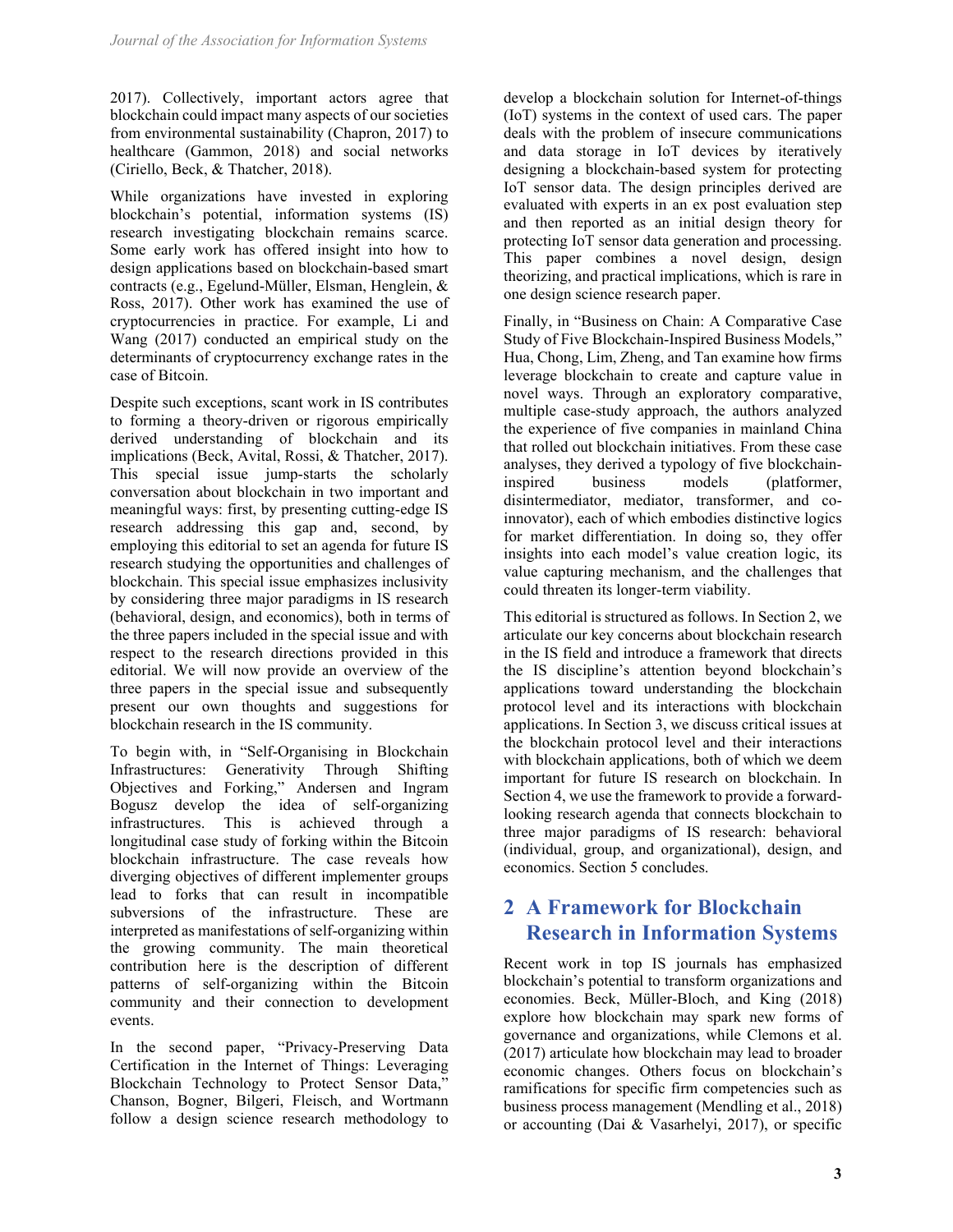**4**

industries such as Fintech (Gomber, Kauffman, Parker, & Weber, 2018) or e-government (Ølnes, Ubacht, & Janssen, 2017). All of these papers emphasize different facets of blockchain research in IS. Most of these articles direct attention to blockchain as a tool or application to solve business or societal problems.

While studying applications is consistent with the IS tradition, we believe our discipline needs to go beyond examining specific blockchain applications and toward understanding the broader implications of blockchain protocols. We do so, since not only extant work on blockchain in leading IS journals, but also the majority of the 37 special issue submissions focus on applications of blockchain to business problems. While such research is important, extending our field's focus to examining the blockchain protocol level as well as its interactions with the blockchain application level is critical for IS research to contribute to a more refined understanding of the socio-materiality of blockchain.

The key artifact of the blockchain protocol level is the *blockchain protocol.* It defines the technical rules under which the blockchain is produced. Table 1 shows that these rules, in particular, pertain to human agents' rights to validate transactions (as defined in the consensus protocol) and to read and submit transactions (Peters & Panayi, 2016). For instance, Bitcoin's blockchain protocol excludes human agents<sup>1</sup> neither from validating transactions nor from reading and submitting transactions. Therefore, it would be classified as permissionless and public, according to Table 1. The blockchain protocol also incorporates additional rules, such as the existence and extent of transaction fees and the maximum number of transactions the blockchain can handle within a given time. However, at the blockchain protocol level, we find more than just "mere" technology in the form of the actual blockchain protocol—indeed, it is characterized by recursive interactions between human agents and the blockchain protocol. Blockchain protocols not only result from extensive negotiations over design choices between human agents, they also require constant affirmation and

*Blockchain Research in Information Systems*

renegotiation of the agents over these rules, and changes to the protocol may follow. Moreover, human agents can undermine the blockchain protocol. At the same time, the blockchain protocol exerts material agency. <sup>2</sup> It directly governs the interactions of human agents by mediating their competition, cooperation, conflicts, and conflict resolution. Human agents govern the blockchain protocol, and the blockchain protocol governs their interactions. Therefore, blockchain directs attention not only to governance *of*  information technology, but also to governance *through* information technology. The blockchain protocol is imbricated with the human agents' social world. This means that both are simultaneously interdependent, yet maintain their distinct irreducible character (Leonardi, 2011; Sassen, 2006). Over time, the interweaving of human agency and material agency (i.e., the blockchain protocol) may become taken for granted ("black-boxed") and, therefore, infrastructure, or more specifically, blockchain infrastructure may be taken for granted as well (Star & Ruhleder, 1996; see also Andersen and Ingram Bogusz in this special issue).

Besides the protocol level itself, there are critical interactions between the protocol level and the application level, given that the protocol level exerts affordances and constraints on applications and that actions at the protocol level are shaped by concerns about applicability and other developments at the application level. In this context, salient concerns include privacy, scalability, security, and environmental sustainability (we elaborate on these issues and their relevance for IS research in Section 3 of this editorial). Both the protocol level itself and its interactions with blockchain applications therefore merit special attention from an IS perspective. Our proposed framework for IS research on blockchain integrates the above thoughts and ideas and guides our directions for future research (see Figure 1). We elaborate in the next two subsections and then conclude in the third subsection by addressing the state of IS research on blockchain applications.

<sup>&</sup>lt;sup>1</sup> In this paper, we use the terms "human agent" and "agent" interchangeably. Whenever we refer to material agents, we explicitly state it.

 $2$  Leonardi (2011) defines material agency as "the capacity" for nonhuman entities to act on their own, apart from human intervention."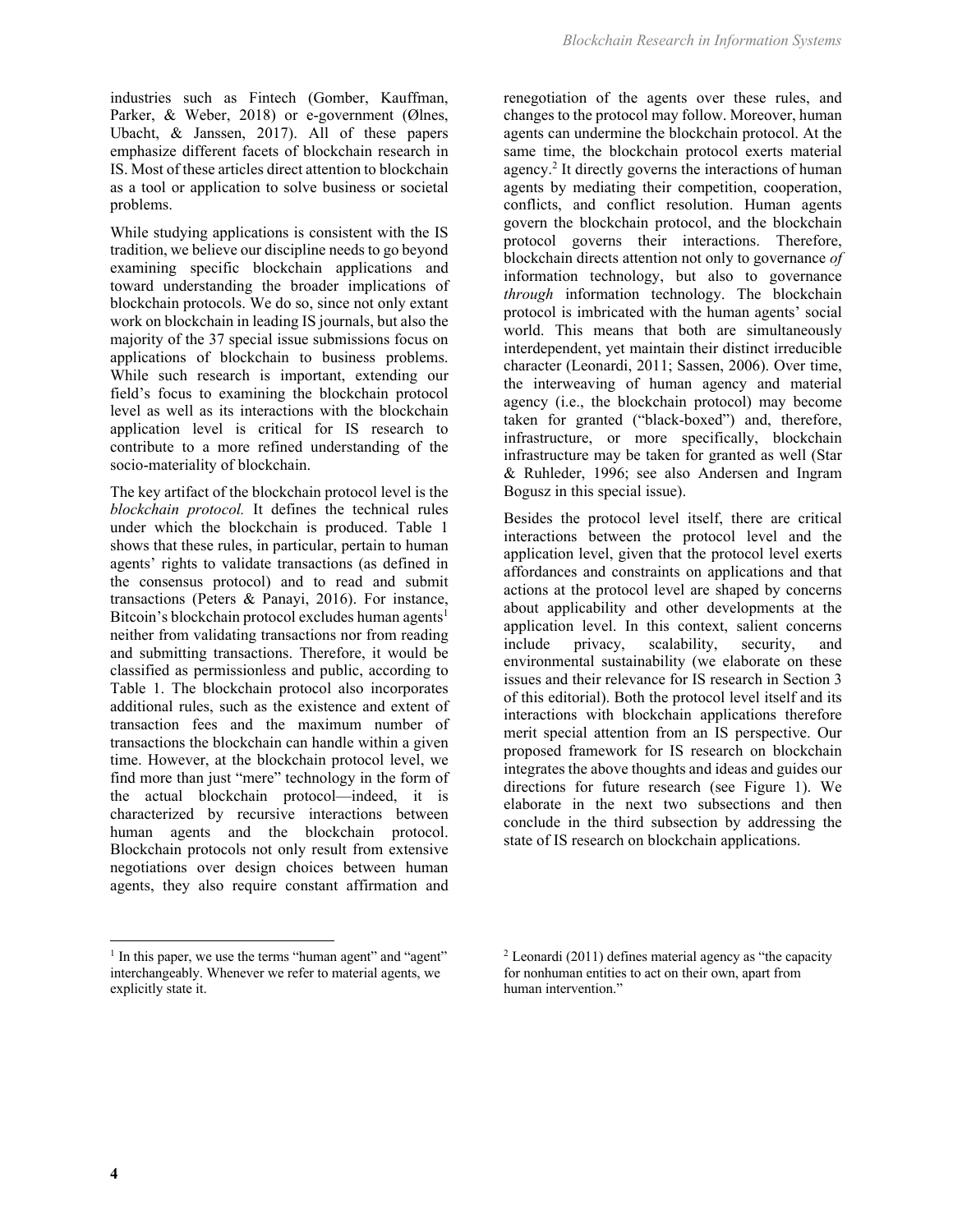|                               | <b>Access to transaction validation</b>                                                              |                                                            |
|-------------------------------|------------------------------------------------------------------------------------------------------|------------------------------------------------------------|
| <b>Access to transactions</b> | <b>Permissioned</b>                                                                                  | <b>Permissionless</b>                                      |
| Public                        | All agents can read and submit<br>transactions. Only authorized<br>agents can validate transactions. | All agents can read, submit, and<br>validate transactions. |
| Private                       | Only authorized agents can read, Not applicable<br>submit, and validate transactions.                |                                                            |

**Table 1. Key Dimensions of the Blockchain Protocol**



**Figure 1. Framework for Blockchain Research in Information Systems**

#### **2.1 The Blockchain Protocol Level**

First, studying the protocol level represents fertile ground for important IS research since, at the protocol level, human agents interact within the rules set by the blockchain protocol, while at the same time negotiating these rules via the blockchain protocol. A discussion of *consensus protocols*, perhaps the most salient aspect of blockchain protocols, reveals how the protocol level is socio-material: Given that blockchains function without a defined central operator, there is a need to avoid disagreement about what information is stored on the blockchain. A lack of consensus would lead to the creation of alternative blockchains known as forks (Andersen & Ingram Bogusz, 2019; Decker & Wattenhofer, 2013). Consensus protocols address the issue by specifying how the right to validate new transactions (which are stored in batches called blocks—hence the name "blockchain") is assigned. They do so by defining the basic rules that distribute decision-making power among human agents. For instance, in the proof-ofwork consensus protocol used by Bitcoin, decisionmaking power is distributed proportionally to the expenditure of computational power without external utility (i.e., mining). The agent with the most decision-making power is most likely to accrue the right to add a new block to the blockchain. Randomization in the consensus protocol ensures that the agent with the most decision-making power does not acquire the right to validate every block, which is crucial since a high degree of centralization of decision-making power threatens the blockchain's integrity (Bano et al., 2017; Tschorsch & Scheuermann, 2017).

What is important for IS research is that in this context the actions of human agents exert a powerful influence on the blockchain. <sup>3</sup> Mediated by the protocol, the agents most often achieve consensus, but their behavior can also induce forks—both incidentally and deliberately. These forks can have different

<sup>&</sup>lt;sup>3</sup> Beyond negotiations of agents directly mediated by the consensus protocol, agents also negotiate and constantly

renegotiate the blockchain protocol in other social spaces such as online forums or in physical meetings.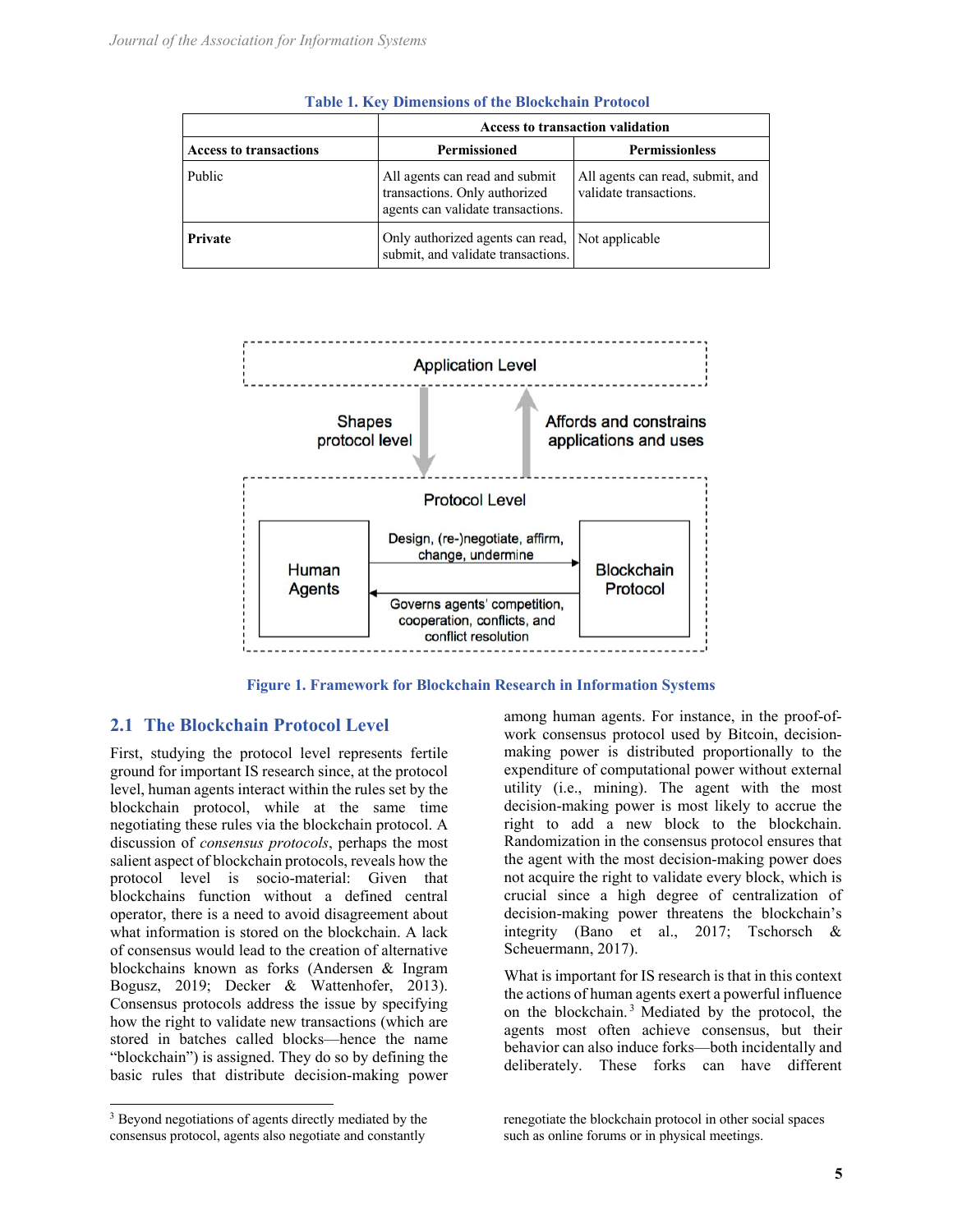consequences, such as the creation of alternative histories of transactions (typically the case with incidental forks), changes to the blockchain protocol, or both (typically the case with deliberate forks) (Andersen & Ingram Bogusz, 2019). In addition to inducing forks, agent behavior can also actively undermine the blockchain's integrity—for instance, if one agent seeking to undermine the blockchain were to obtain the majority of decision-making power in the consensus protocol. In blockchains with proof-ofwork as a consensus mechanism, for example, this would be possible if the agent possessed more than half of the computing power used to mine new blocks (Nakamoto, 2008). Another aspect is that the presence of agents is needed to run and secure the blockchain if agents willing to participate in the consensus protocol are absent, transactions cannot be added to the blockchain and the blockchain's integrity is compromised. Clearly, issues of governance, as well as agents' motives and incentives, are critical for the blockchain protocol level. Given the socio-material nature of these themes, we believe IS research is a natural fit for the area. First IS research of this kind is emerging only recently. For instance, Qin, Yuan, and Wang (2019) study reward mechanisms in proof-ofwork mining pools.

## **2.2 Interactions between Blockchain Protocol Level and Blockchain Application Level**

Second, there are important interactions between the protocol level and the application level. Different blockchain protocols constrain and afford different applications and uses (Glaser, 2017). For example, private blockchains may be better suited for supporting the operations of incumbent players such as governments and established companies, given their higher degree of centralized control and confidentiality. However, not only the blockchain protocol itself, but also the imbrication of human agents and the blockchain protocol constrains and affords applications. For instance, if one agent accumulates a lot of decision-making power in the consensus protocol, the blockchain's integrity is at stake and any blockchain application is at risk. Vice versa, the protocol level is shaped by the application level, as concerns about applicability or developments at the application level lead to changes at the protocol level. These changes can either take the form of modifications of human agent behavior or modifications to the blockchain protocol. There are examples for both instances: For the former, high demand for Bitcoin and, therefore, high prices

incentivized agents to participate in the consensus protocol to earn mining rewards.<sup>4</sup> For the latter, concerns about limited throughput led to several Bitcoin forks, where groups of developers set up alternatives to Bitcoin by changing the Bitcoin protocol to allow for increased scalability (Andersen & Ingram Bogusz, 2019). Overall, refocusing IS blockchain research on the interactions between the protocol level and the application level might allow for a richer understanding of the blockchain phenomenon. For example, a recent paper (Pedersen, Risius, & Beck, 2019) discusses not only in which application contexts it makes sense to use a blockchain, but also clarifies which blockchain to use in which context.

### **2.3 The Blockchain Application Level**

Most IS research on blockchain has thus far focused on the application level, which concerns how blockchain can be applied to business problems or societal issues. Many proposed blockchain applications are based on the idea of using smart contracts, which are not unique to blockchain (Halaburda, 2018). At the same time, many believe that smart contracts, when paired with blockchain, may be particularly beneficial, by leading to outcomes such as disintermediation (Clemons et al., 2017). The other salient application area of blockchain is cryptocurrencies. It should be noted that cryptocurrencies play a role both at the protocol level and the application level, depending on the context. For instance, cryptocurrencies are a protocol-level issue if the focus lies on analyzing how they incentivize agents' participation in the consensus protocol. However, cryptocurrencies can also be an application-level concern; for instance, if one is concerned with whether users perceive them as a currency or as an asset.<sup>5</sup> Another important aspect is that the application level is socio-material, akin to the protocol level, since at the application level we find a range of technological artifacts (e.g., smart contracts) embedded in a social context. However, the focus of our framework lies on the protocol level and its interactions with the application level and, therefore, the framework does not further elaborate on the application level.

Nevertheless, research on blockchain applications is indeed important—in particular, for understanding the consequences of blockchain's use. Claims that the advent of blockchain and blockchain-based smart contracts may have substantial implications for trust (Beck, Czepluch, Lollike, & Malone, 2016), transaction costs, and intermediaries (Catalini &

<sup>4</sup> https://www.coindesk.com/bitcoins-price-surge-ismaking-hobby-mining-profitable-again

<sup>5</sup> Glaser, Zimmermann, Haferkorn, Weber, and Siering (2014) investigate whether users perceive Bitcoin as a currency or as an investment vehicle.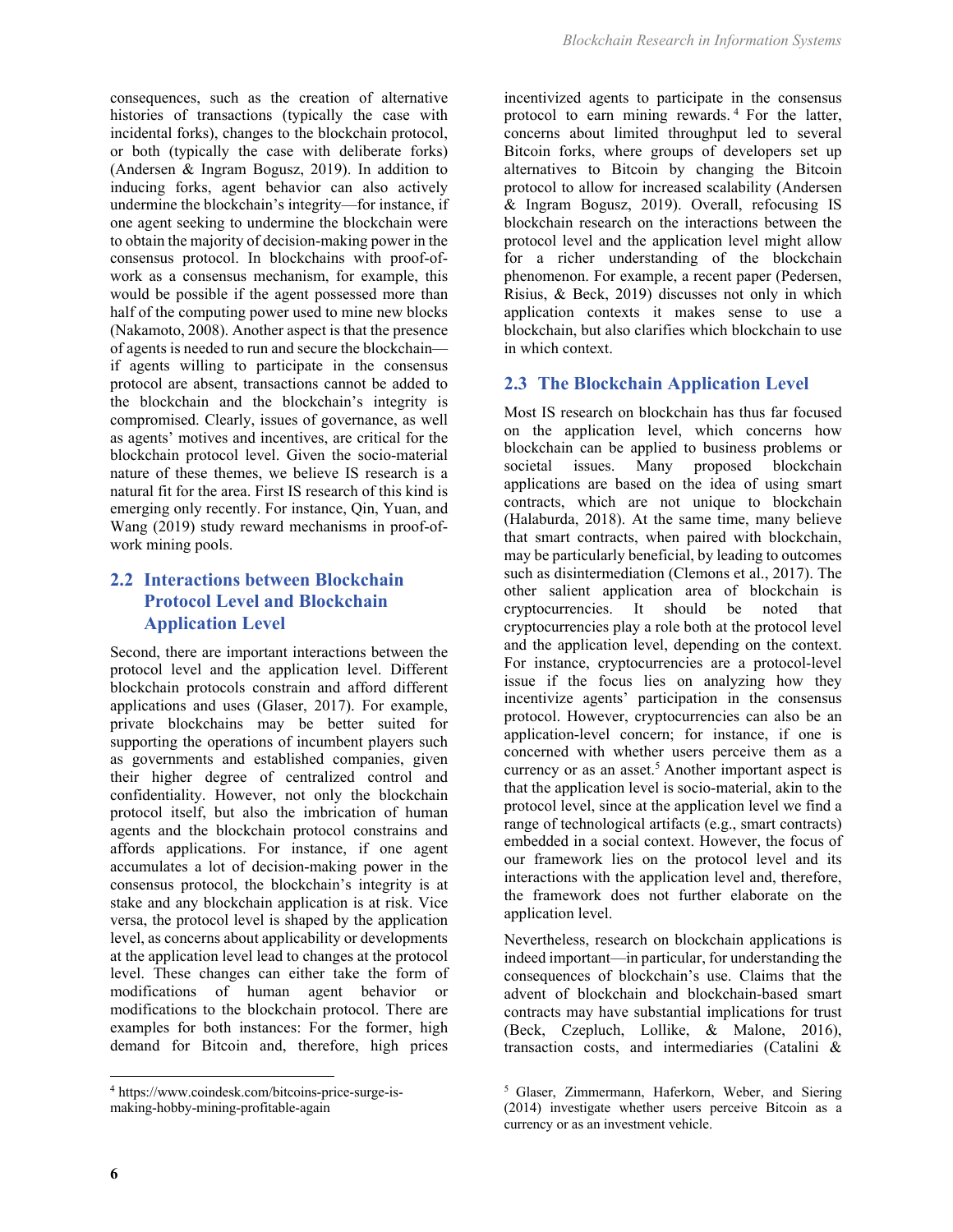Gans, 2016; Clemons et al., 2017; Iansiti & Lakhani, 2017) can be empirically assessed in application contexts. Even though IS blockchain research concerning the application level is published more frequently than research on the protocol level, there is still a need for more theory-driven and empirically rigorous work on the application level. Our argument is, therefore, not to shift the focus of IS research on blockchain away from the application level, but to go beyond the applications by also considering the protocol level, as well as interactions between the levels. Thus, this editorial offers a research agenda for blockchain research in IS that accounts for these areas. Our research agenda is inclusive, spanning the three main paradigms in IS research (behavioral, design, economics), all of which can make valuable and important contributions to further our understanding of blockchain. In the next chapter, we will provide a brief discussion of critical issues at the protocol level to serve as important cornerstones for our research agenda.

## **3 Critical Issues at the Blockchain Protocol Level and Their Interactions with the Blockchain Application Level**

Our framework suggests several opportunities for future blockchain research within IS that take the protocol level into account, either by focusing on the protocol level exclusively or by considering the interactions between the protocol level and application level. In particular, we direct the attention of IS researchers toward issues of information privacy, scalability, security, and environmental sustainability. All of these are important because they exert affordances and constraints on blockchain applications, and are also shaped by concerns at the application level. In particular, issues of information privacy, security, and environmental sustainability are also inherently sociomaterial, which makes them potential IS research areas, even if concrete application scenarios are not taken into account.

*Information privacy* refers to the ability to control how an individual's personal information is acquired and used (Westin, 1967). Such concerns arise since, in most blockchains, transactions are not anonymous but pseudonymous. Transactions can be traced back to their initiator and recipient, who can be identified through their public addresses. Previous research has shown that users are often not aware of the issue (Fabian, Ermakova, & Sander, 2016), even though it has been demonstrated that it may be possible to reveal users' real-world identities (Meiklejohn et al.,

2013; Reid & Harrigan, 2013; Yin et al., 2019). To address the issue, anonymous blockchains such as Monero obfuscate their users' identities (Kumar, Fischer, Tople, & Saxena, 2017). However, such blockchains are often used for criminal purposes such as ransomware attacks and transactions on darknet marketplaces. Moreover, their privacy-preserving mechanisms can be compromised, even though countermeasures have been proposed (Möser et al., 2018).

*Scalability* refers to the number of transactions a blockchain can process within a given time. It is another major concern when blockchains are used. A number of ways to address the issue have been suggested (Croman et al., 2016). One way to foster blockchain scalability is to conduct transactions offchain. It is, however, likely that the resulting performance improvements are also associated with increased centralization, and it is unclear if protocols conducting transactions off-chain can outperform blockchains such as Bitcoin's overall (Croman et al., 2016). Another often proposed approach to promoting scalability is to increase the block size so that blocks can contain a higher number of transactions. However, increasing block size may increase the number of forks and the possibilities for doublespending attacks (Karame, Androulaki, Roeschlin, Gervais, & Čapkun, 2015; Vukolic, 2015). Moreover, similar to conducting transactions off-chain, there are concerns that increasing block size might foster centralization in the consensus protocol. <sup>6</sup> The example of Steemit, a blockchain-based social network, illustrates how decentralization is sacrificed for scalability (Ciriello et al., 2018).

Such a trade-off may impede *security* since the blockchain's integrity, and thus its tamper-resistance, is contingent on decentralization of decision-making power in the consensus protocol (as discussed in Section 2.1). Agents with a high degree of decisionmaking power in the consensus protocol could attack the blockchain by double-spending cryptocurrency, effectively spending more than they own (Gervais et al., 2016). However, attacks on consensus protocols do not necessarily have to be motivated by profit. Such *Goldfinger attacks* can be motivated by political or social aims (Kroll, Davey, & Felten, 2013). Strategies for obtaining decision-making power in consensus protocols can also vary. For instance, given that computing power does not have to be bought but can also be rented, it might be less costly to compromise blockchains relying on proof-of-work consensus protocols than is often assumed (Bonneau, 2018). Besides matters of centralization in the consensus protocol, other security issues are also

<sup>6</sup> https://cointelegraph.com/bitcoin-cash-for-

beginners/what-is-bitcoin-cash#story-of-the-hard-fork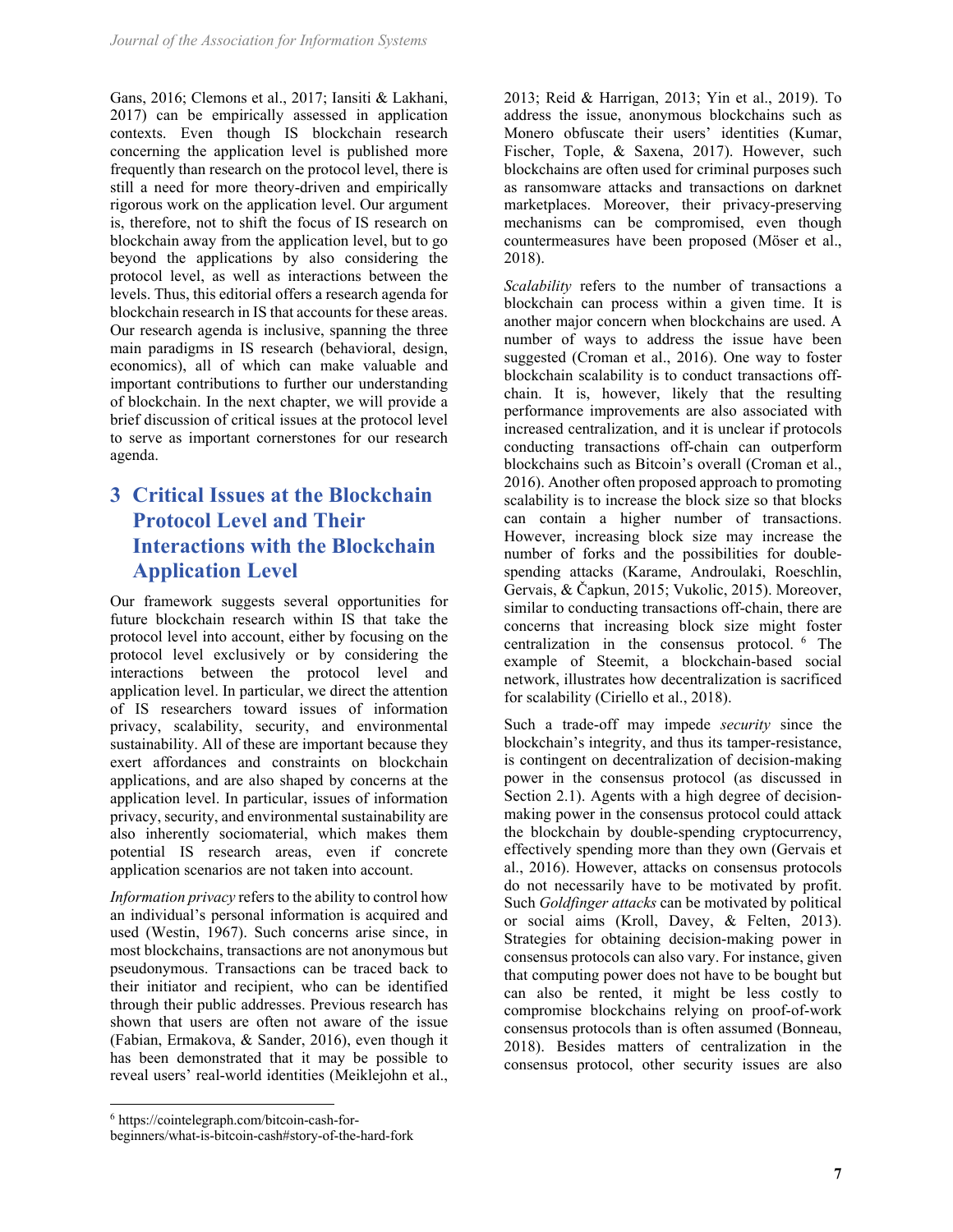important. For example, distributed denial-of-service (DDoS) attacks occur frequently (Vasek, Thornton, & Moore, 2014). Blockchain-based smart contracts are also affected by security issues—in particular, given that coding errors could have major consequences (Beck et al., 2018).

Consensus protocols are also of importance due to issues of *environmental sustainability.* <sup>7</sup> Proof-ofwork, still the most prominent consensus mechanism, assigns the right to add a new block to the blockchain based on the expenditure of computing power (Nakamoto, 2008). In practice, this has led to an arms race with ever-expanding energy consumption. Alternative consensus mechanisms, including proofof-stake and delegated proof-of-stake, address these concerns. Proof-of-stake averts the issue by assigning the right to validate a new block based on the amount of cryptocurrency (the "stake") an agent owns (King & Nadal, 2012). In delegated proof-of-stake, a consensus mechanism for permissioned blockchains (see also Table 1), stakeholders elect delegates which are expected to behave nonmaliciously—to validate new blocks (Zheng, Xie, Dai, Chen, & Wang, 2017). While these alternatives to proof-of-work are becoming more prominent, they may not be as secure. For instance, the "nothing-at-stake" problem could impede consensus, given that there is no opportunity cost for adding new blocks to every potential fork (Bano et al., 2017). However, recent research suggests a key assumption underlying the notion of the "nothing-at-stake" problem may not hold (Saleh, 2018). Moreover, ways to address the problem are being devised, and major blockchains such as Ethereum plan to migrate from proof-of-work to proof-of-stake in the future (Buterin & Griffith, 2017).

A review of applications in practice illustrates tradeoffs are indeed occurring between scalability, security, and environmental sustainability. For instance, Bitcoin appears to be rather secure, but it is neither scalable nor environmentally sustainable, with a maximum transaction processing capacity range estimated at between 3.3 and 7 transactions per second (Croman et al., 2016) and an energy consumption that may rival Denmark's. 8

<sup>7</sup> In this discussion, we focus on negative environmental impacts of blockchain. It has been argued that blockchain may be useful to foster environmental sustainability (Chapron 2017). This is, however, not a primary issue for the blockchain protocol level, but for the application level. Since the socio-material nature of the issues identified at the protocol level aligns with our discipline's focus on socio-material phenomena, we believe that IS research could contribute to studying these important trade-offs. Moreover, a better understanding of the interplay between blockchain applications and blockchain protocol is needed, given that issues of privacy, scalability, security, and environmental sustainability exert constraints on how blockchains can be used for applications. Vice versa, decisions about design trade-offs at the protocol level are contingent on the applications the respective blockchain is used for. For example, it has been argued that in the case of Steemit, which relies on delegated proof-of-stake, it may be acceptable to compromise security for scalability, since most value transfers are microtransactions. <sup>9</sup> In the next section, we provide concrete ways for IS researchers from the discipline's three major paradigms to address such concerns, in addition to other issues that are exclusively situated at the protocol level or application level.

## **4 An Agenda for Blockchain Research in Information Systems**

The advent of blockchain opens up intriguing opportunities for research within and across the blockchain protocol and application levels. New theories are needed to address all kinds of important questions blockchain gives rise to. To lay the foundations for theory development, new frameworks are necessary to understand key concerns of IS research on blockchain. Such work would support the development of theories that further our understanding of blockchain as well as its impacts. Rigorous empirical research is needed to test these novel theories and to test existing theories that should be revisited in light of blockchain. In the following subsections, we articulate a cross-cutting future IS research agenda on blockchain that directs attention toward opportunities for research on blockchain situated in the behavioral, design, and economics research paradigms.

out/?noredirect=on&utm\_term=.bd1b0026be6b

<sup>9</sup> https://medium.com/loom-network/scalability-tradeoffswhy-the-ethereum-killer-hasnt-arrived-yet-8f60a88e46c0

<sup>8</sup> https://www.washingtonpost.com/news/worldviews/wp/ 2018/02/13/cryptocurrency-mining-in-iceland-is-using-somuch-energy-the-electricity-may-run-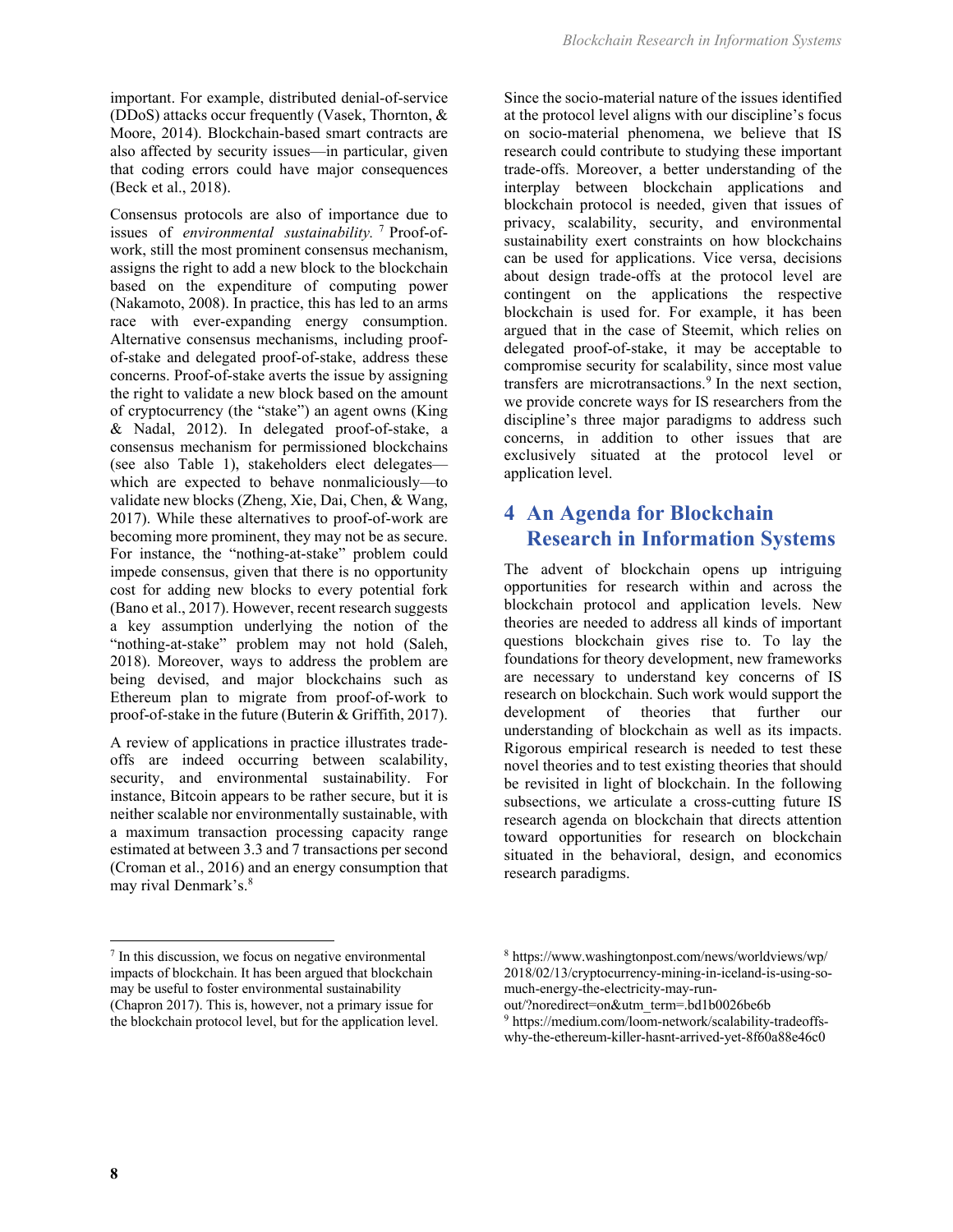| <b>Blockchain level</b>                                      | Possible areas of inquiry                                                                                                                                                                                                                                                                                                                                                                                                                                                                                                                                                                                                                                                                                                                                                                 |  |
|--------------------------------------------------------------|-------------------------------------------------------------------------------------------------------------------------------------------------------------------------------------------------------------------------------------------------------------------------------------------------------------------------------------------------------------------------------------------------------------------------------------------------------------------------------------------------------------------------------------------------------------------------------------------------------------------------------------------------------------------------------------------------------------------------------------------------------------------------------------------|--|
| Protocol level                                               | What is the role of trust that individuals place in the blockchain system?<br>$\bullet$<br>How can we explain actors' propensity to pursue Goldfinger attacks?<br>$\bullet$<br>What motivates actors to participate in transaction validation?<br>$\bullet$<br>How are forks in the blockchain protocol initiated at the social level?<br>$\bullet$<br>What are the mechanisms of the interplay between consensus at the social<br>$\bullet$<br>level and in the blockchain protocol?<br>How are blockchain-based decentralized autonomous organizations<br>$\bullet$<br>governed?<br>How are decision rights allocated?<br>٠<br>What are the forces that drive (de)centralization of decision rights?<br>$\bullet$<br>Is blockchain changing how accountability is enacted?<br>$\bullet$ |  |
| Interactions between protocol level and<br>application level | How do concerns about applicability shape how the blockchain protocol is<br>$\bullet$<br>negotiated?<br>How can application users actualize blockchain's affordances?<br>$\bullet$<br>How do constraints imposed by the blockchain protocol affect user<br>$\bullet$<br>behavior?<br>How do application users change their behavior in the light of openly<br>$\bullet$<br>available (albeit pseudonymous) data trails in public blockchains?<br>How does user behavior vary between blockchains that enable<br>$\bullet$<br>pseudonymous transactions versus blockchains that enable anonymous<br>transactions?<br>How do concerns about security impact user behavior?<br>$\bullet$                                                                                                     |  |
| Application level                                            | How does the use of blockchain affect actors' behavior in the light of de<br>$\bullet$<br>facto immutability of data?<br>How can we explain blockchain adoption?<br>$\bullet$                                                                                                                                                                                                                                                                                                                                                                                                                                                                                                                                                                                                             |  |

#### **Table 2. Agenda for Behavioral IS Research on Blockchain**

### **4.1 A Blockchain Research Agenda for Behavioral Information Systems Research**

Behavioral (individual, group, and organizational) IS research on blockchain has the capacity to make contributions across all levels of our framework (see Table 2). At the protocol level, the advent of blockchain raises issues of trust. While it has been argued that blockchains reduce the need for trust, it seems likely that at the protocol level, actors using the blockchain for applications need to trust both the algorithms that make up the actual blockchain protocol as well as the agents managing the network. The protocol itself may contain bugs which even expert developers might fail to detect, whereas the agents may have malicious intent. However, the role of trust that individuals place in the blockchain is still little understood, and research studying the issue of trust in blockchain is much needed. Such research is linked to issues of security. Typically, it is assumed that agents attacking the blockchain's integrity are profit seeking, but the motives agents may have for attempting Goldfinger attacks are little understood (see also Bonneau, 2018). Similarly, it is mostly assumed that agents participating in transaction validation are motivated by profit. However, other

motives may also play a role. Understanding these factors might be useful for ultimately designing blockchain protocols that are made more secure by ensuring incentive alignment. At the protocol level, governance issues are particularly interesting (see Beck et al., 2018, for a blockchain governance framework and research agenda). Even though many expect blockchain-based organizations known as decentralized autonomous organizations (DAOs) to change organizational governance by decentralizing decision rights, these changes have only partly materialized (Beck et al., 2018). However, in the case of consensus protocols, it is already apparent that governance has become decentralized or at least decentralizable (Andersen & Ingram Bogusz, 2019; Beck et al., 2018; Halaburda & Mueller-Bloch, 2019; Hsieh, Vergne, Anderson, Lakhani, & Reitzig, 2018). We believe more empirical research is needed to reveal how decentralized blockchains really are at this point and to study the forces that affect the degree of decentralization. This pertains, in particular, to decisions directly mediated by the consensus protocol, which concern both the transactions added to the blockchain and the blockchain protocol itself. For instance, Bitcoin is notorious for its centralized consensus protocol, which poses a substantial risk to the integrity of its blockchain and also controverts its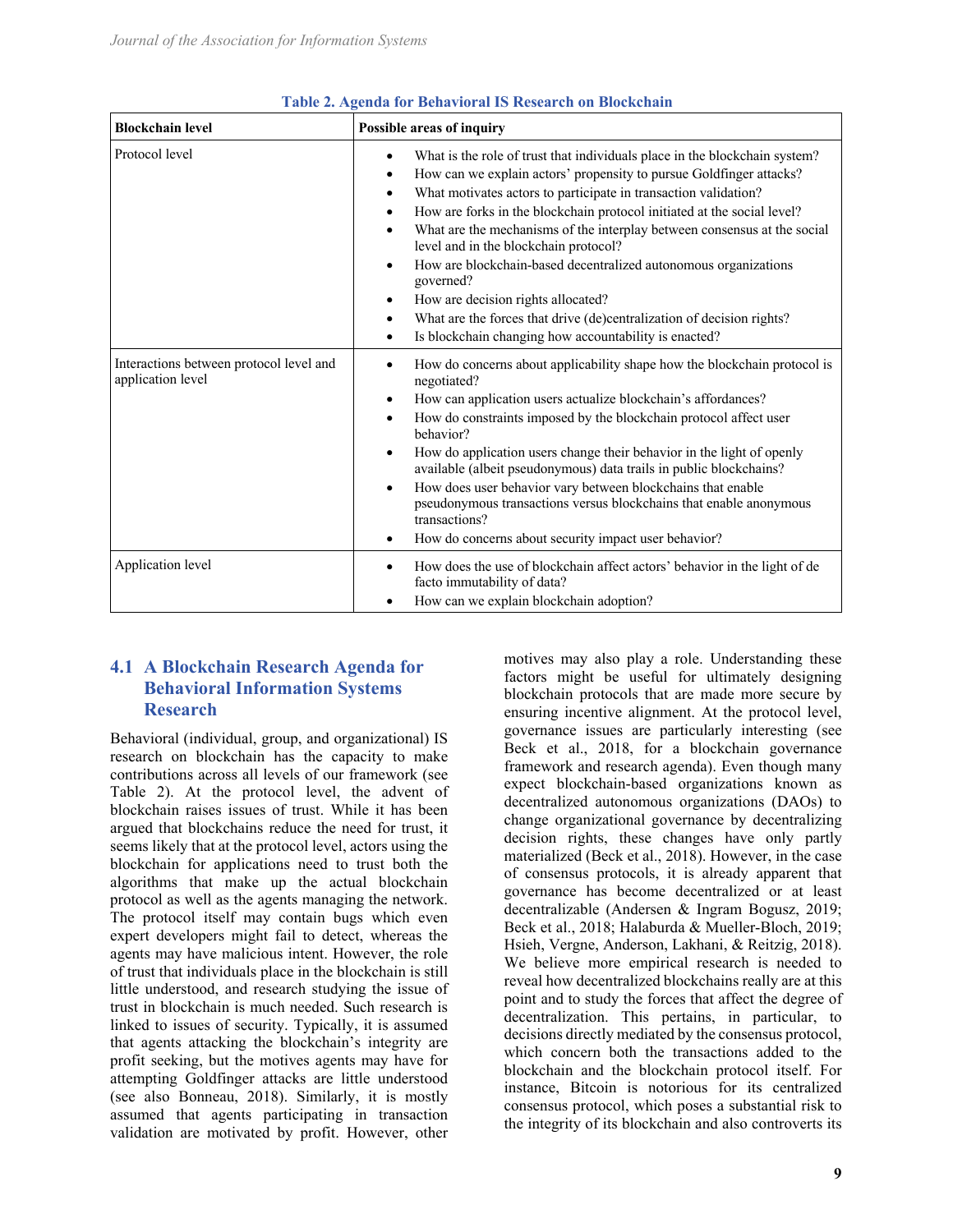ideology of decentralization. <sup>10</sup> The distribution of decision rights in the social world—for instance, at conferences, online forums, or within groups of blockchain developers—should also be studied further, given the hope that decision rights will be widely decentralized. Another important issue is accountability. Blockchain-based smart contracts may enact accountability technologically instead of institutionally (Beck et al., 2018), but more empirical research is needed to follow up on how the initial promises materialize in practice.

Behavioral IS research can also contribute to a better understanding of the interactions between the blockchain protocol level and application level. Again, governance issues are of importance here. Many decisions about the blockchain protocol are shaped by concerns about applicability, as the case of Bitcoin illustrates (Andersen & Ingram Bogusz, 2019), but more empirical research is needed to study how these decisions are negotiated and eventually made. Another important question is how those using blockchain actualize its affordances. Initial research is emerging, but the replication required for different contexts and statistical validation is still lacking (Du, Pan, Leidner, & Ying, 2018). In addition, more research is needed to study how constraints imposed by the blockchain protocol affect the behavior of individual application users. In this context, privacy is an important issue. For public blockchains, users' will leave openly available data trails, and more research is needed to understand how this affects their

behavior. In particular, changes could be expected for pseudonymous (as opposed to anonymous) blockchains. Another promising direction for future research would be to focus on how individual behavior varies between blockchains that enable pseudonymous transactions versus those that enable anonymous transactions. Overall, a more refined understanding of privacy issues is much needed and, similarly, more research is needed to better understand and explain issues associated with security, given that concerns about security are likely to shape user behavior.

At the application level, interesting questions emerge about how individual behavior changes in light of de facto immutable data (note that this is different from openly available data). While individuals are likely to become more cautious, IS research is needed to better understand how de facto immutable data affect user willingness to engage in transactions on the blockchain. Another important issue is blockchain adoption. Many promising blockchain applications have been proposed, but widespread adoption is rare (Iansiti & Lakhani, 2017). Future IS research could study the antecedents of blockchain adoption and thus contribute to addressing the adoption issue. We believe regulatory concerns may play an important role, but other factors such as protocol issues (in particular, privacy, security, and scalability) are likely also important. Research on this topic could attempt to reveal these factors, thereby contributing not only academically but also informing practice.

| Blockchain level                                             | Possible areas of inquiry                                                                                                                                                                                                                                                                                                                                                                                                                         |  |
|--------------------------------------------------------------|---------------------------------------------------------------------------------------------------------------------------------------------------------------------------------------------------------------------------------------------------------------------------------------------------------------------------------------------------------------------------------------------------------------------------------------------------|--|
| Protocol level                                               | How can IS research contribute to designing more environmentally<br>$\bullet$<br>sustainable yet secure consensus protocols?<br>What are promising methods for designing consensus protocols?<br>٠                                                                                                                                                                                                                                                |  |
| Interactions between protocol level and<br>application level | What are the implications of blockchain protocol design choices for<br>blockchain applications?<br>What are promising application areas for blockchain and what are the<br>$\bullet$<br>implications for protocol design in terms of design requirements?<br>Are the design assumptions behind new transaction platforms sound?<br>٠<br>Can we understand and mitigate unintended side effects of new<br>$\bullet$<br>blockchain implementations? |  |
| Application level                                            | How can we mitigate the risk of coding errors in blockchain-based smart<br>٠<br>contracts?<br>How can we ensure that oracles provide correct information?<br>$\bullet$<br>What kinds of issues arise when oracles (e.g., sensors and other IoT<br>$\bullet$<br>devices) feed blockchains?                                                                                                                                                         |  |

**Table 3. Agenda for Design Science Research on Blockchain**

<sup>10</sup> https://www.ccn.com/bitmains-mining-pools-nowcontrol-nearly-51-percent-of-the-bitcoin-hashrate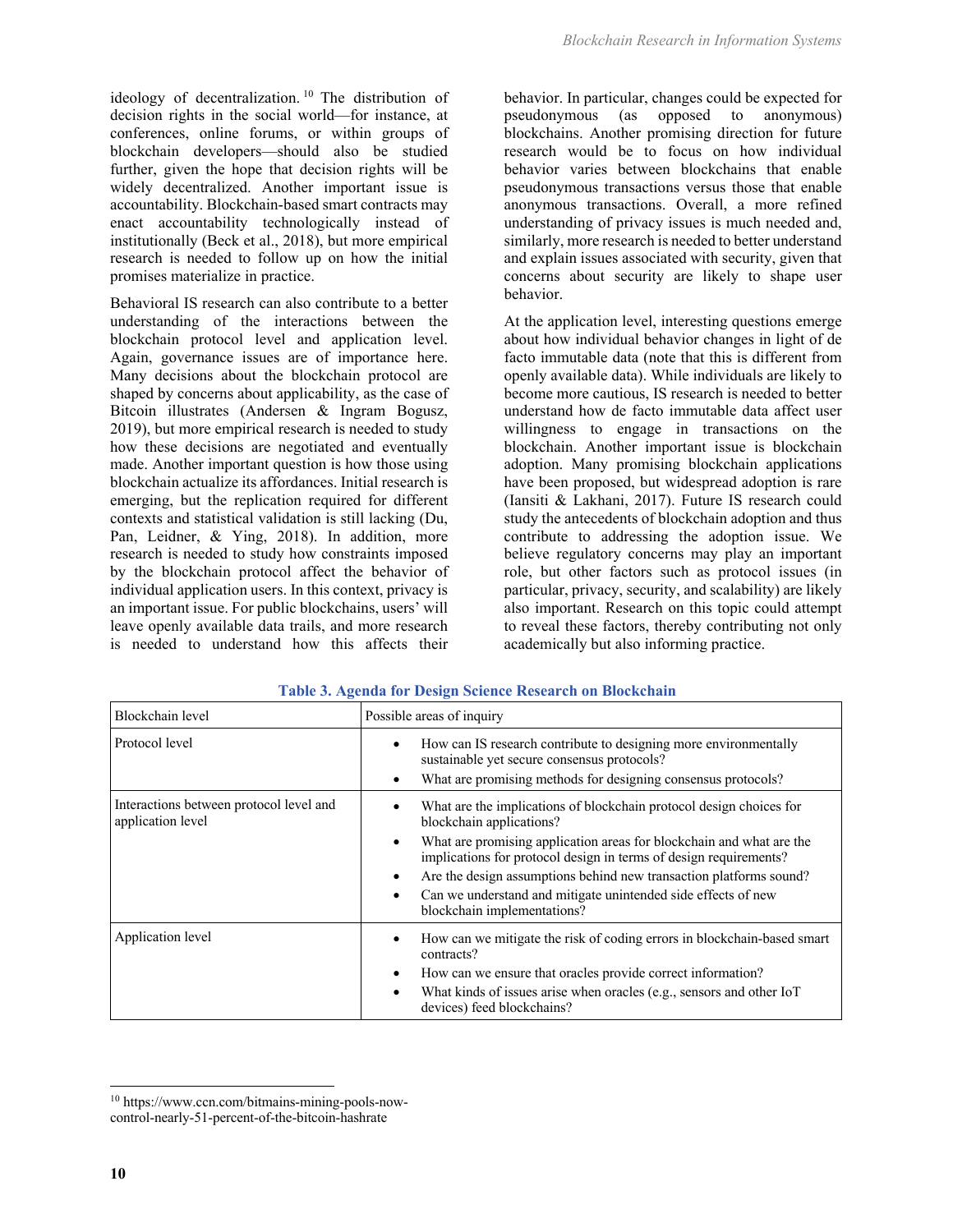### **4.2 A Blockchain Research Agenda for Design Science Research**

Blockchain also creates opportunities for IS researchers focusing on design aspects, which cut across all levels of our research framework (see Table 3). At the protocol level, the key concern is the security of consensus protocols, as well as associated trade-offs with scalability and environmental sustainability. In their current form, consensus protocols such as proofof-work or proof-of-stake suffer from severe drawbacks. Design-oriented IS research could address these issues. Thus far, design-oriented research in this area has mainly come from computer science, but we believe that design science researchers within IS could make valuable contributions as well. They could design and evaluate alternative consensus protocols that are not only technically viable, but also strongly focused on human aspects. For instance, such design research could incorporate insights from IS economics research regarding agents' incentives and insights from behavioral IS research concerning agents' behavior beyond utility maximization. Both may be critical in ensuring the security of consensus protocols, and design-oriented IS research is well poised to study them. Related to such research, IS design researchers could also contribute by developing methods for designing consensus protocols that take human motives into account.

In terms of the interactions between protocol level and application level, several important issues can be addressed by design-oriented IS research. More studies are needed to better understand the implications of different protocol design choices for blockchain applications. Some have argued that blockchain is a solution in search for a problem<sup>11</sup>. To address these concerns, another approach to identify promising application areas could be to start with a problem, by reflecting upon salient business challenges and important societal issues. Only after identifying such a problem, the researcher would identify the constraints exerted by the protocol level and propose designs addressing them. As blockchain affects established patterns of user behavior in sensitive areas—such as changing ownership of goods and monetary transactions—it is important to conduct trials in different kinds of settings and with different prototypes. This would naturally lead into using design research (e.g., Action Design Research) that promotes testing designs in real-world settings and evolving the

artifacts during their testing (Lindman, Rossi, and Tuunainen 2017). Different blockchains such as Ethereum, Hyperledger, and others, afford different things and thus restrict the choices of application developers and the use cases available. These affordances and constraints are crucial for third parties that implement new services on top of the blockchain protocol level. Critical analysis and evaluations of these platforms should result in design principles and design theories for future blockchain applications. For example, overly naive assumptions about the behavior of different stakeholders can lead to security issues or bad governance, as in the case of the Quadriga exchange founder's death and the disappearing of nearly all of clients' deposits, which will erode the trust in the blockchain infrastructures $12$ .

At the application level, a promising research area is the design of blockchain-based smart contracts. Smart contracts carry great potential but have thus far failed to live up to these promises. A major reason may be that blockchain-based smart contracts' advantages come at a substantial cost. If smart contracts are de facto immutable and autonomously executed, coding errors can lead to major consequences (Beck et al., 2018). Therefore, research is needed to design mechanisms that mitigate this risk and study how smart contract design can avoid logical errors and software bugs in the first place. Another important issue that design-oriented IS research should address is blockchain oracles. Oracles are needed when a smart contract stipulates that the execution of a transaction depends on a real-world occurrence. In such cases, oracles feed the information (stemming from either the digital or the physical realm—sensor data in the latter case) regarding the conditional event onto the blockchain (Xu et al., 2016). This can, however, be a problem, given that the information may be fraudulent or simply incorrect. Initial research proposing ways to address the problem is emerging (e.g., Chanson, Bogner, Bilgeri, Fleisch, & Wortmann in this special issue), but more studies are needed to further design and evaluate artifacts that can mitigate the issue.

<sup>11</sup>

https://www.forbes.com/sites/jasonbloomberg/2017/05/31/e ight-reasons-to-be-skeptical-about-blockchain/

<sup>12</sup> https://www.npr.org/2019/03/06/700651500/cryptomystery-quadrigas-wallets-are-empty-putting-fate-of-137 million-in-doubt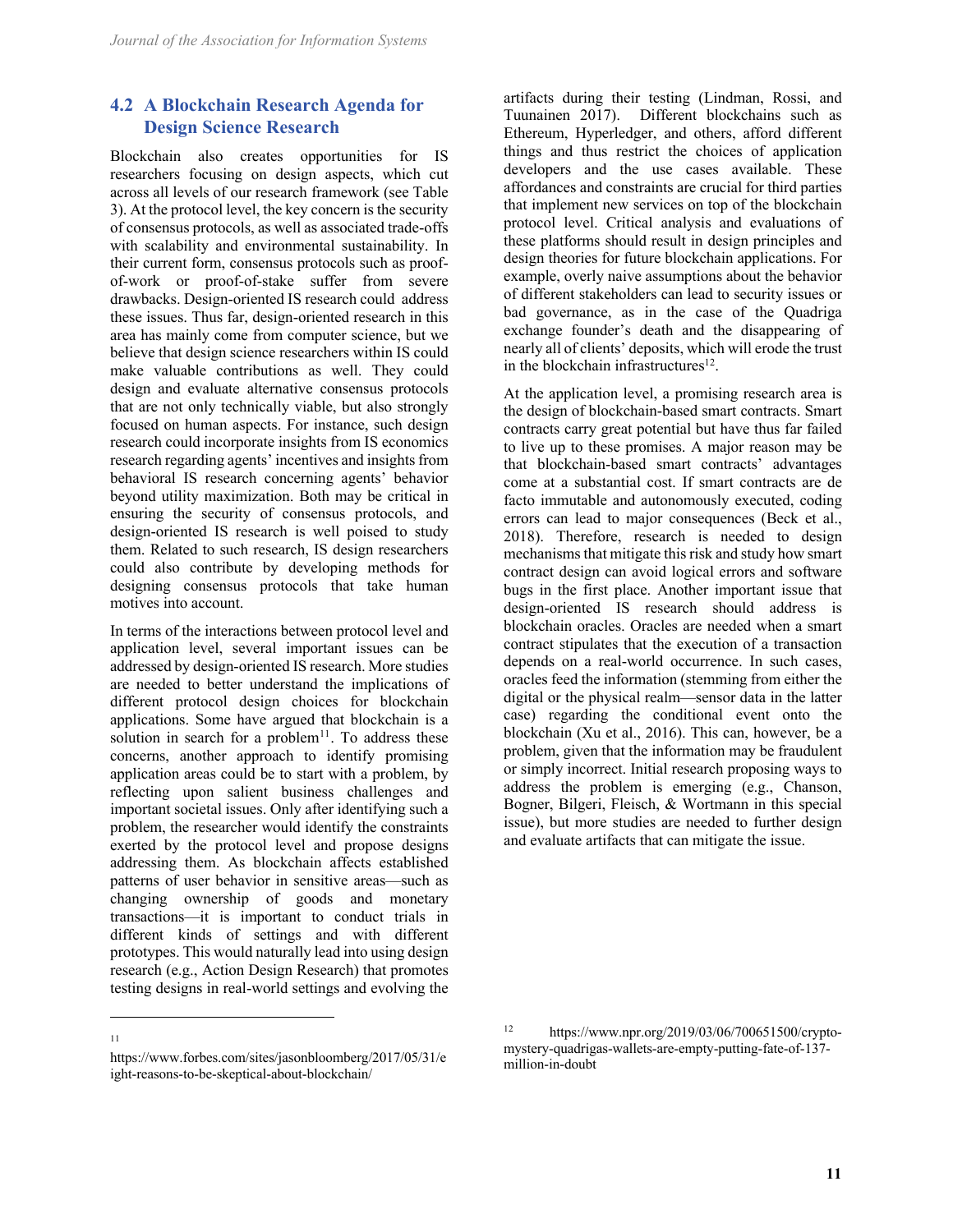| Blockchain level                                             | Possible areas of inquiry                                                                                                                                                                                                                                                                                                                                                                              |
|--------------------------------------------------------------|--------------------------------------------------------------------------------------------------------------------------------------------------------------------------------------------------------------------------------------------------------------------------------------------------------------------------------------------------------------------------------------------------------|
| Protocol level                                               | How can we explain agent behavior in consensus protocols?<br>$\bullet$<br>What are security issues and associated tradeoffs in consensus protocols?<br>٠                                                                                                                                                                                                                                               |
| Interactions between protocol level and<br>application level | How do different blockchain protocols create different logics of value<br>creation and value capture?<br>How do changes on the blockchain protocol level affect cryptocurrency<br>$\bullet$<br>prices?                                                                                                                                                                                                 |
| Application level                                            | How does blockchain affect the cost of doing business?<br>How does blockchain affect intermediaries?<br>What are the antecedents, consequences, and boundary conditions of the<br>$\bullet$<br>economic changes ascribed to blockchain?<br>What is the role of network effects in blockchains?<br>How do different blockchains compete?<br>٠<br>What can we learn about initial coin offerings (ICOs)? |

#### **Table 4. Agenda for Economics of IS Research on Blockchain**

### **4.3 A Blockchain Research Agenda for the Economics of Information Systems**

For those studying the economics of IS, the advent of blockchain gives rise to multiple fascinating research questions across all dimensions of our framework (see Table 4). At the protocol level, incentive alignment is crucial to ensure secure consensus mechanisms (Beck et al., 2018). Future IS research could draw from game theory to better understand how incentives structures impact agent behavior and thus security in consensus mechanisms, as well as associated trade-offs with environmental and performance concerns. Research along these lines is already emerging: For instance, Cong, He, and Li (2018) study centralization and decentralization forces in proof-of-work consensus mechanisms and argue that risk-sharing drives centralization in mining pools. They also present evidence consistent with their theoretical argument. Saleh (2018) focuses on trade-offs between environmental sustainability and security by focusing on the viability of the proof-of-stake consensus mechanisms as a sustainable alternative to proof-ofwork. The paper introduces a formal economic model of proof-of-stake that demonstrates the invalidity of the "nothing-at-stake" problem. Overall, more research is needed, given that consensus protocols are still frequently being undermined.<sup>13</sup>

Regarding the interplay of protocol level and application level, IS research could investigate how different blockchain protocols create different logics of value creation and value capture. Initial research on this is already emerging (Hua, Chong, Lim, Zheng, and

Tan in this special issue), but, in particular, the role of the blockchain protocol level deserves further attention. In particular, it has been argued that blockchains are associated with disintermediation, however, this most likely depends on the blockchain protocol that has been implemented—private blockchains are unlikely to be associated with removal of trusted third parties.

At the application level, there are intriguing opportunities to study the nature of a blockchain-based economy. Such a *blockchain economy* (Beck et al., 2018; Berg, Davidson, & Potts, 2017) would rely on blockchain—for purposes such as payments or for record keeping in general—and possibly blockchainbased smart contracts as well. It has been argued that such an economic system reduces the need for intermediaries (e.g., Iansiti & Lakhani, 2017) and lowers costs of doing business (e.g., the cost of verification and cost of networking) (Catalini & Gans, 2016). However, more empirical evidence is needed to test these hypotheses. Moreover, the theoretical arguments need to be refined—in particular, with respect to their antecedents and consequences. Another concern is the boundary conditions of these emerging theories. Even if it can be demonstrated that blockchain has effects such as disintermediation, this will likely not be the case under all circumstances. Blockchain adoption is another important issue situated at the application level. Network effects may be a decisive factor determining the adoption and competition of blockchains. First evidence shows that network effects and winner-take-all dynamics drive competition between blockchains (Gandal & Halaburda, 2016), but more research is needed to expand on these findings, particularly regarding how

<sup>13</sup> https://cryptoslate.com/ethereum-classics-51-percentattack-highlights-challenges-proof-work-coins/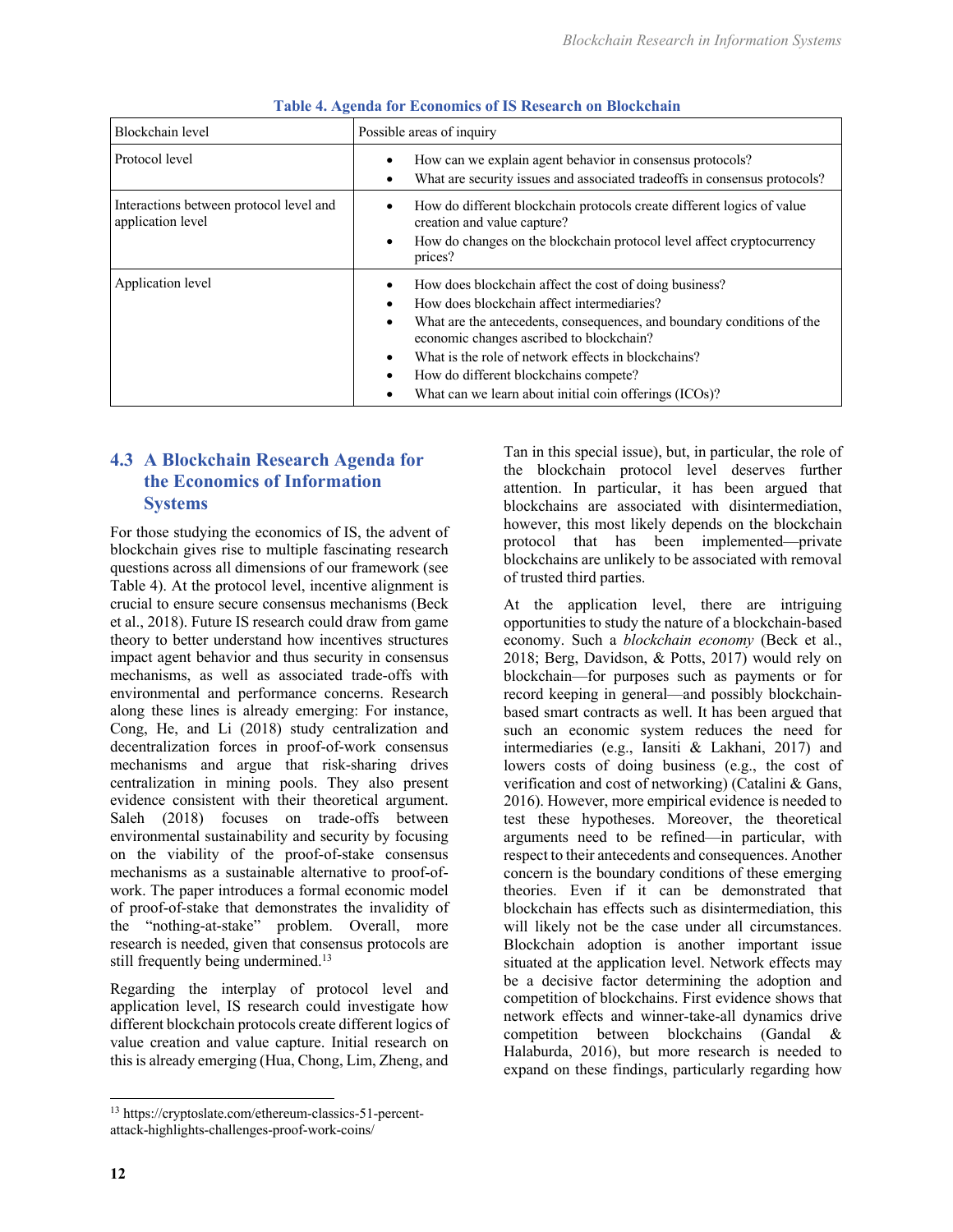competition evolves over time. Studying the switching costs associated with blockchains would be of particular interest in this context. Another emerging area of research is initial coin offerings (ICOs). For instance, Bruckner, Steininger, Veit, and Thatcher (2019) analyze what influences investments in ICOs. Other research shows that the platform-specific tokens issued in ICOs can help to address the coordination problem in network adoption (Bakos & Halaburda, 2018). IS researchers could get more involved in understanding and explaining different facets of ICOs, and these papers provide a useful starting point for research on the topic.

## **5 Concluding Remarks**

Besides computer science and cryptography studies, blockchain has been predominantly discussed in the practitioner literature. Rigorous empirical and theorydriven IS research on blockchain is emerging gradually. Our special issue contributes to this new area of inquiry. This editorial reviews and expands on existing IS research on blockchain by providing a framework for blockchain research in IS that directs attention to two important issues: First, the need for IS research to consider the blockchain protocol level, which is characterized by recursive interactions

between human agents and the blockchain protocol. Second, the lack of IS research that considers how the protocol level constrains and affords blockchain applications, and how these constraints and other issues at the application level lead to changes at the protocol level. We propose an inclusive IS research agenda that emphasizes the need for behavioral (individual, group, and organizational), design science and IS economics research on blockchain. IS scholars conducting such research can contribute in several meaningful ways: by developing a thorough theoretical understanding of the blockchain phenomenon, by testing these theories through rigorous empirical research, and by communicating research findings to practice.

## **Acknowledgments**

We gratefully acknowledge the guidance and support received from Suprateek Sarker, the former JAIS editor in chief, and Dorothy Leidner, the current JAIS editor in chief. We also thank Yannis Bakos, Nicholas Garcia, Hanna Halaburda, and Natalia Levina for providing valuable comments on earlier drafts of the manuscript. All authors contributed equally to this work.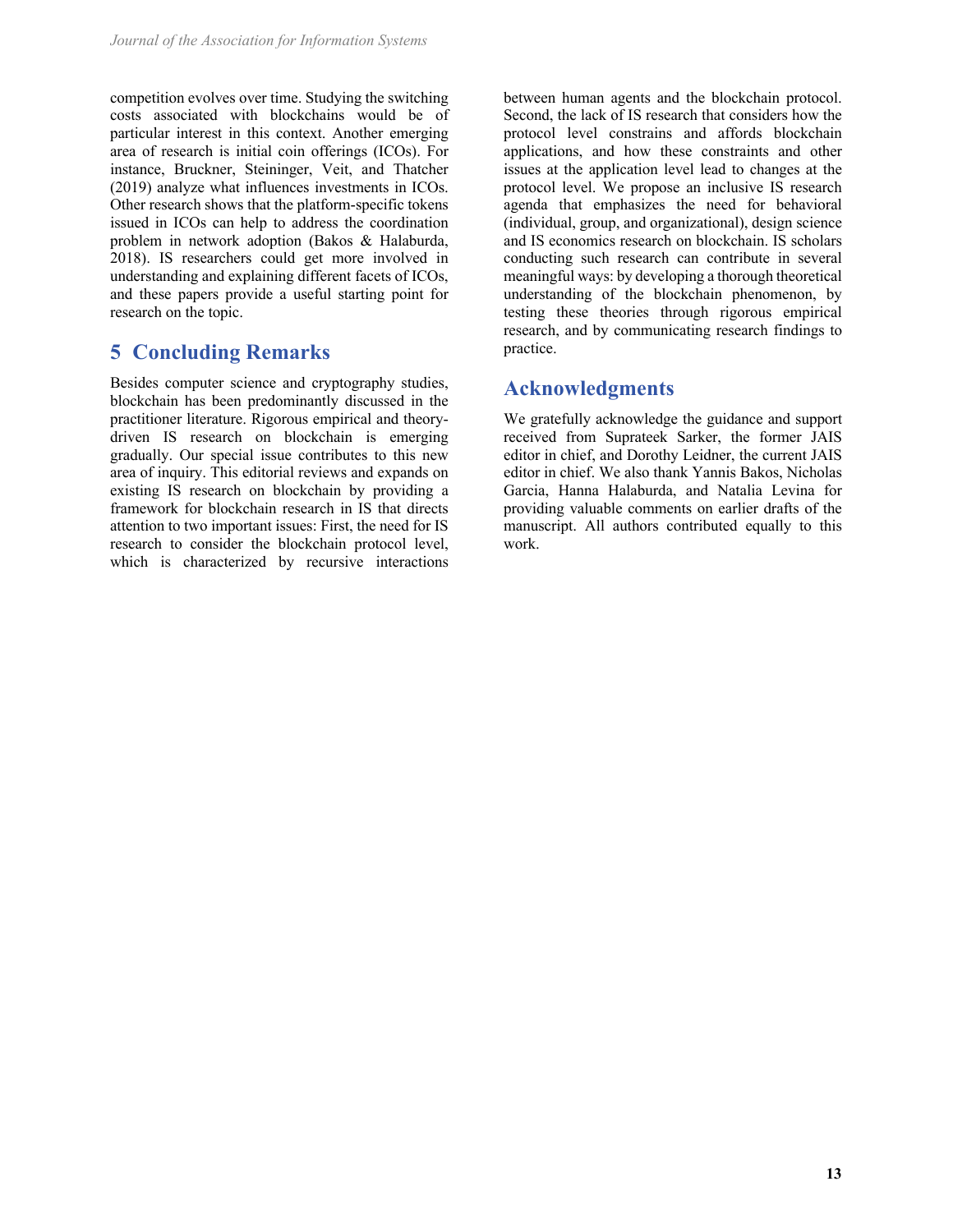### **References**

- Andersen, J. V., & Ingram Bogusz, C. (2019). Selforganising in blockchain infrastructures: generativity through shifting objectives and forking. *Journal of the Association for Information Systems*, forthcoming.
- Bakos, Y., & Halaburda, H. (2018). *The role of cryptographic tokens and icos in fostering platform adoption.* New York, NY: New York University Press.
- Bano, S., Sonnino, A., Al-Bassam, M., Azouvi, S., McCorry, P., Meiklejohn, S., & Danezis, G. (2017). *Consensus in the age of blockchains.* London: University College London and The Alan Turing Institute.
- Beck, R., Avital, M., Rossi, M., & Thatcher, J. B. (2017). Blockchain technology in business and information systems research. *Business & Information Systems Engineering, 59*(6), 381- 384.
- Beck, R., Czepluch, J. S., Lollike, N., & Malone, S. (2016). Blockchain-the Gateway to Trust-Free Cryptographic Transactions. *European Conference on Information Systems Proceedings*.
- Beck, R., Müller-Bloch, C., & King, J. L. (2018). Governance in the blockchain economy: A framework and research agenda. *Journal of the Association for Information Systems, 19*(10), 1020-1034.
- Berg, C., Davidson, S., & Potts, J. (2017). The Blockchain Economy: A beginner's guide to institutional cryptoeconomics. Retrieved from https://medium.com/@ cryptoeconomics /the-blockchain-economy-a-beginners-guideto-institutional-cryptoeconomics-64bf2f2beec4.
- Bonneau, J. (2018). Hostile blockchain takeovers. *Proceedings of the International Conference on Financial Cryptography and Data Security* (pp. 92-100).
- Bruckner, M., Steininger, D., Veit, D., & Thatcher, J. B. (2019). *The potential of persuasion in social media: Influence on investments in ICOs.* Augsburg and Tuscaloosa: University of Augsburg and University of Alabama.
- Buterin, V. (2014). Ethereum white paper. Retrieved from http://www.the-blockchain.com/docs/ Ethereum white paper-a next generation smart contract and decentralized applicati on\_platform-vitalik-buterin.pdf
- Buterin, V., & Griffith, V. (2017). Casper the friendly finality gadget. Retrieved from https://arxiv.org/pdf/1710.09437.pdf
- Catalini, C., & Gans, J. S. (2016). *Some simple economics of the blockchain* (Working Paper no. w22952). Cambridge, UK: National Bureau of Economic Research.
- Chanson, M., Bogner, A., Bilgeri, D., Fleisch, E., & Wortmann, F. (2019). Privacy-preserving data certification in the Internet of things: Leveraging blockchain technology to protect sensor data. *Journal of the Association for Information Systems*, forthcoming.
- Chapron, G. (2017). The environment needs cryptogovernance. *Nature*, 545, 403-405.
- Ciriello, R. F., Beck, R., & Thatcher, J. (2018). The paradoxical effects of blockchain technology on social networking practices. *Proceedings of the 39th International Conference on Information Systems*.
- Clemons E. K., Dewan, R. M., Kauffman, R. J., & Weber, T. A. (2017). Understanding the information-based transformation of strategy and society. *Journal of Management Information Systems, 34*(2), 425-456.
- Cong, L. W., He, Z., & Li, J. (2018). *Decentralized mining in centralized pools.* Chicago and Fairfax: University of Chicago and George Mason University.
- Croman, K., Decker, C., Eyal, I., Gencer, A. E., Juels, A., Kosba, A., Miller, A., Saxena, P., Shi, E., Sirer, E. G., Song, D., & Wattenhofer, R. (2016). On scaling decentralized blockchains. *Proceedings of the International Conference on Financial Cryptography and Data Security* (pp. 106-125).
- Dai, J., & Vasarhelyi, M. A. (2017). Toward blockchain-based accounting and assurance. *Journal of Information Systems, 31*(3), 5-21.
- Decker, C., & Wattenhofer, R. (2013,). Information propagation in the bitcoin network. In *IEEE P2P Proceedings*.
- Du, W. D., Pan, S. L., Leidner, D. E., & Ying, W. (2018). Affordances, experimentation and actualization of FinTech: A blockchain implementation study. *The Journal of Strategic Information Systems, 28*(1), 50-65.
- Egelund-Müller, B., Elsman, M., Henglein, F., & Ross, O. (2017). Automated execution of financial contracts on blockchains. *Business & Information Systems Engineering, 59*(6), 457- 467.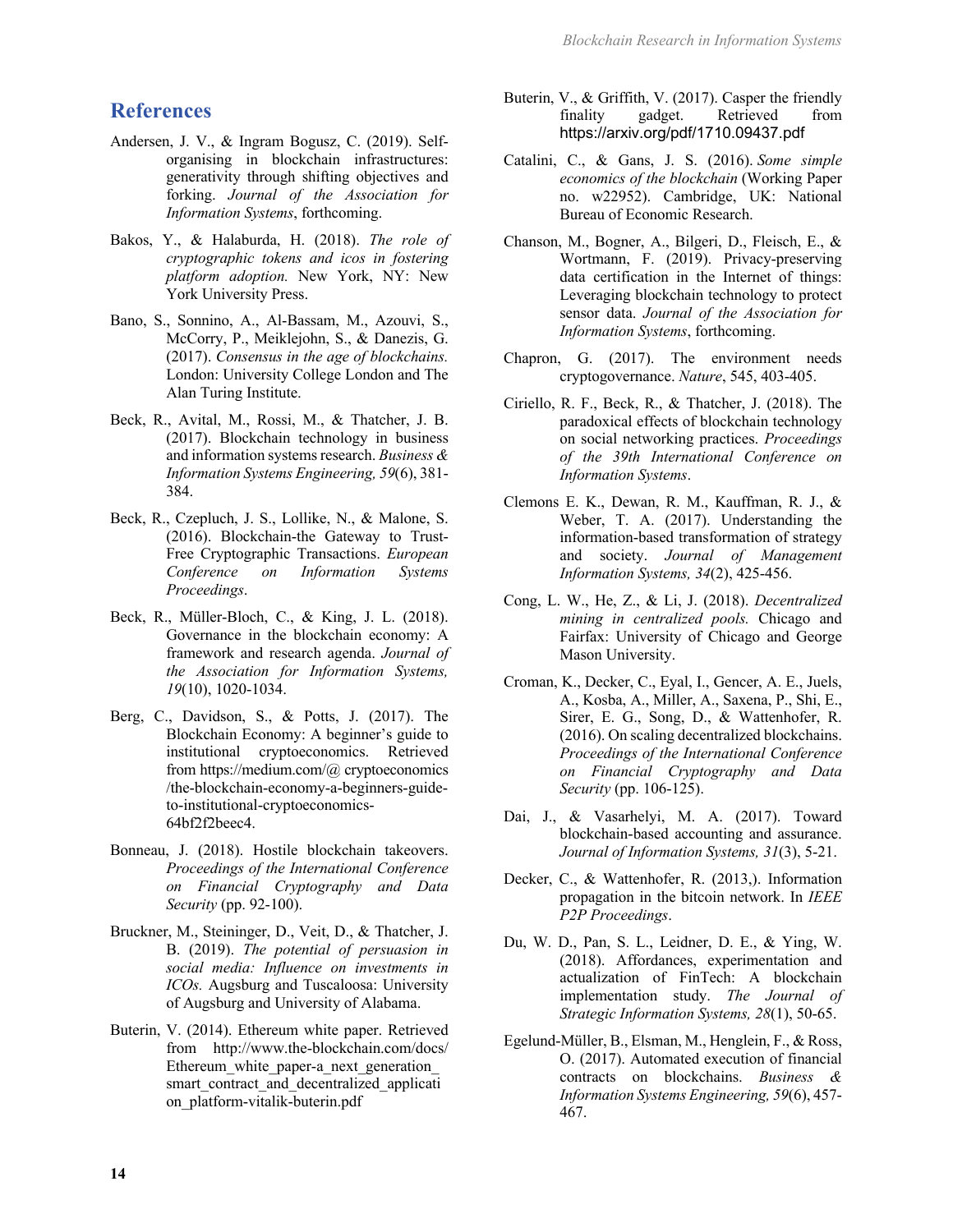- Fabian, B., Ermakova, T., & Sander, U. (2016). Anonymity in Bitcoin?—The users' perspective. *Proceedings of the 37th International Conference on Information Systems*.
- Gammon, K. (2018) Experimenting with blockchain: Can one technology boost both data integrity and patients' pocketbooks? *Nature Medicine*, *24*, 378-381.
- Gandal, N., & Halaburda, H. (2016). Can we predict the winner in a market with network effects? Competition in cryptocurrency market. *Games, 7*(3), 1-21.
- Gervais, A., Karame, G. O., Wüst, K., Glykantzis, V., Ritzdorf, H., & Capkun, S. (2016). On the security and performance of proof of work blockchains. *Proceedings of the 2016 ACM SIGSAC conference on computer and communications security* (pp. 3-16).
- Glaser, F. (2017). Pervasive decentralisation of digital infrastructures: A framework for blockchain enabled system and use case analysis. In *Proceedings of the 50th Hawaii International Conference on System Sciences*.
- Glaser, F., Zimmermann, K., Haferkorn, M., Weber, M. C., & Siering, M. (2014). Bitcoin-asset or currency? Revealing users' hidden intentions*. European Conference on Information Systems Proceedings.*
- Gomber, P., Kauffman, R. J., Parker, C., & Weber, B. W. (2018). On the fintech revolution: Interpreting the forces of innovation, disruption, and transformation in financial services. *Journal of Management Information Systems, 35*(1), 220-265.
- Guo, Y., & Liang, C. (2016). Blockchain application and outlook in the banking industry. *Financial Innovation, 2*(1), 24.
- Halaburda, H. (2018). Blockchain revolution without the blockchain? *Communications of the ACM*, *61*(7), 27-29.
- Halaburda, H., Mueller-Bloch, C. (2019). Will We Realize Blockchain's Potential of Decentralization? *Harvard Business Review*, September 4.
- Hsieh, Y. Y., Vergne, J. P., Anderson, P., Lakhani, K., & Reitzig, M. (2018). Bitcoin and the rise of decentralized autonomous organization ns. *Journal of Organization Design*, *7*(1), 14.
- Hua, X., Chong, A., Lim, E., Zheng, S., & Tan, C.-W. (2019). Business on chain: A comparative case study of five blockchain-inspired

business models. *Journal of the Association for Information Systems*, forthcoming.

- Iansiti, M., & Lakhani, K. R. (2017). The truth about blockchain. *Harvard Business Review, 95*(1), 118-127.
- Karame, G. O., Androulaki, E., Roeschlin, M., Gervais, A., & Čapkun, S. (2015). Misbehavior in bitcoin: A study of doublespending and accountability. *ACM Transactions on Information and System Security, 18*(1), 2.
- King, S., & Nadal, S. (2012). Ppcoin: Peer-to-peer crypto-currency with proof-of-stake. Retrieved April 4, 2019, from https://bitcoin.peryaudo.org/vendor/peercoin -paper.pdf.
- Kroll, J. A., Davey, I. C., & Felten, E. W. (2013). The economics of Bitcoin mining, or Bitcoin in the presence of adversaries. In *Proceedings of the Workshop on the Economics of Information Security.* Washington D.C.
- Kumar, A., Fischer, C., Tople, S., & Saxena, P. (2017). A traceability analysis of monero's blockchain. In *European Symposium on Research in Computer Security* (pp. 153- 173). Oslo, Norway: Springer.
- Leonardi, P. M. (2011). When flexible routines meet flexible technologies: affordance, constraint, and the imbrication of human and material agencies. *MIS Quarterly, 35*(1), 147-168.
- Li X., & Wang, C. A. (2017). The technology and economic determinants of cryptocurrency exchange rates: The case of Bitcoin. *Decision Support Systems,* 95, 49-60.
- Lindman, J., Tuunainen, V. K., & Rossi, M. (2017). Opportunities and Risks of Blockchain Technologies—A Research Agenda. In *Proceedings of the 50th Hawaii International Conference on System Sciences* (pp. 1533– 1542). Waikoloa, Hawaii.
- Mai, F., Shan, Z., Bai, Q., Wang, X., & Chiang, R. H. (2018). How does social media impact Bitcoin value? A test of the silent majority hypothesis. *Journal of Management Information Systems, 35*(1), 19-52.
- Meiklejohn, S., Pomarole, M., Jordan, G., Levchenko, K., McCoy, D., Voelker, G. M., & Savage, S. (2013). A fistful of bitcoins: Characterizing payments among men with no names. *Proceedings of the Conference on Internet Measurement* (pp. 127-140).
- Mendling, J., Weber, I., Aalst, W. V. D., Brocke, J. V., Cabanillas, C., Daniel, F., et al. (2018).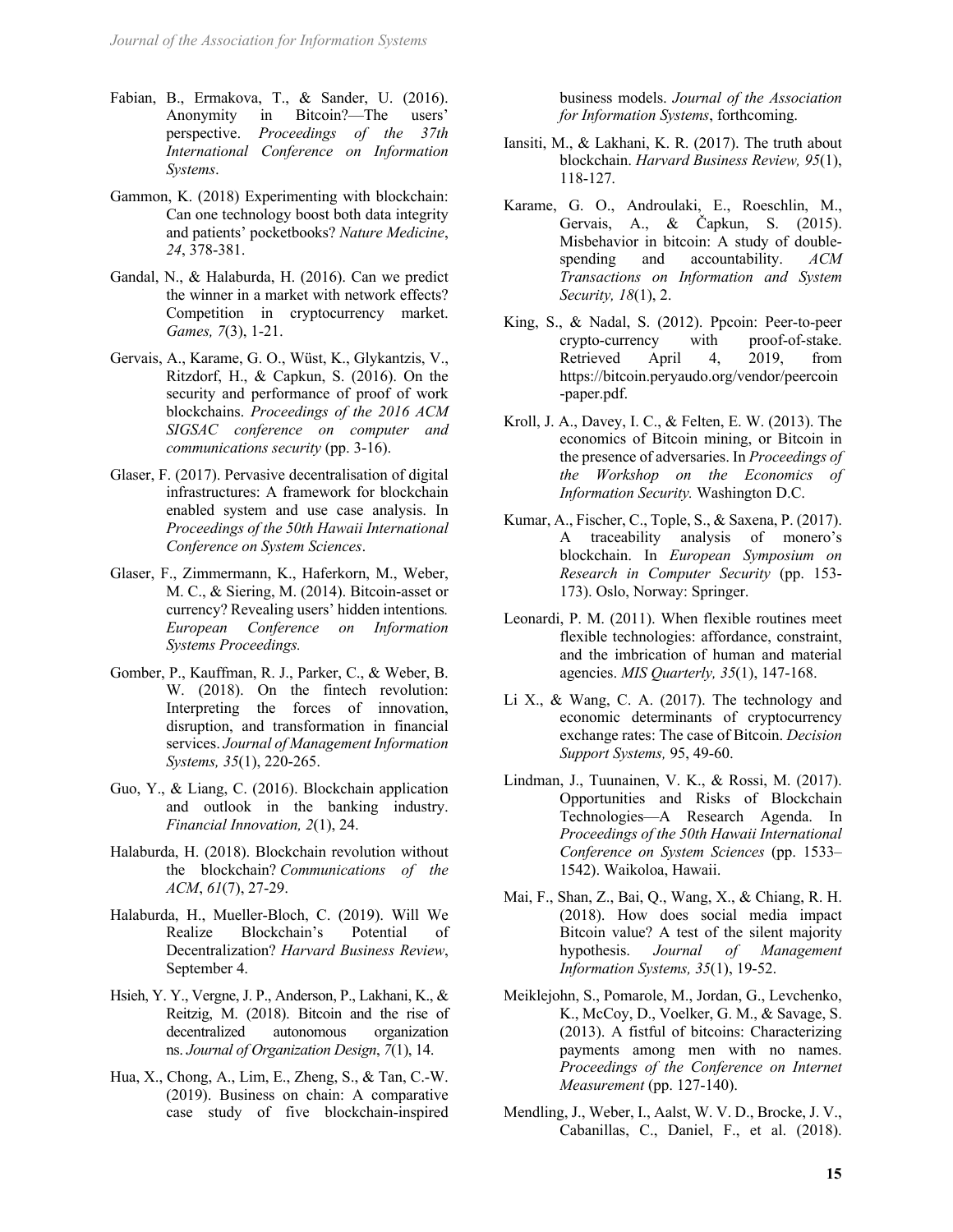Blockchains for business process management-challenges and opportunities. *ACM Transactions on Management Information Systems, 9*(1), 4.

- Möser, M., Soska, K., Heilman, E., Lee, K., Heffan, H., Srivastava, S., et al. (2018). An empirical analysis of traceability in the monero blockchain. In *Proceedings on Privacy Enhancing Technologies, 2018*(3), 143-163.
- Nærland, K., Müller-Bloch, C., Beck, R., & Palmund, S. (2017). Blockchain to rule the waves: Nascent design principles for reducing risk and uncertainty in decentralized environments. *Proceedings of the 38th International Conference on Information Systems*.
- Nakamoto, S. (2008). Bitcoin: A peer-to-peer electronic cash system. Retrieved from http://s.kwma.kr/pdf/Bitcoin/bitcoin.pdf
- Ølnes, S., Ubacht, J., & Janssen, M. (2017). Blockchain in government: Benefits and implications of distributed ledger technology for information sharing. *Government Information Quarterly*, *34*, 355-364.
- Pedersen, A. B., Risius, M., & Beck, R. (2019). A Tenstep decision path to determine when to use blockchain technologies. *MIS Quarterly Executive 18*(2), Article 3.
- Peters, G. W., & Panayi, E. (2016). Understanding modern banking ledgers through blockchain technologies: Future of transaction processing and smart contracts on the internet of money. In P. Tasca, T. Aste, L. Pelizzon, & N. Perony (Eds.), *Banking beyond banks and money* (pp. 239–278). Cham, Switzerland: Springer International Publishing.
- Qin, R., Yuan, Y., & Wang, F. Y. (2019). A novel hybrid share reporting strategy for blockchain miners in PPLNS pools. *Decision Support Systems, 118*, 91-101.
- Reid, F., & Harrigan, M. (2013). An analysis of anonymity in the bitcoin system. In Y. Altshuler, Y. Elovici, A. B. Cremers, N. Aharony, & A. Pentland (Eds.), *Security and privacy in social networks* (pp. 197-223). New York, NY: Springer.
- Saleh, F. (2018). *Blockchain without waste: Proof-ofstake*. New York, NY: New York University Press
- Sassen, S. (2006). *Territory, authority, rights: from medieval to global assemblages*. Princeton, NJ: Princeton University Press.
- Star, S. L., & Ruhleder, K. (1996). Steps toward an ecology of infrastructure: Design and access for large information spaces. *Information Systems Research, 7*(1), 111-134.
- Tschorsch, F., & Scheuermann, B. (2016). Bitcoin and beyond: A technical survey on decentralized digital currencies. *IEEE Communications Surveys & Tutorials*, *18*(3), 2084-2123.
- Vasek, M., Thornton, M., & Moore, T. (2014). Empirical analysis of denial-of-service attacks in the Bitcoin ecosystem. *Proceedings of the International Conference on Financial Cryptography and Data Security* (pp. 57-71).
- Vukolić, M. (2015). The quest for scalable blockchain fabric: Proof-of-work vs. BFT replication. *Proceedings of the International Workshop on Open Problems in Network Security* (pp. 112-125).
- Westin, A. (1967). *Privacy and Freedom.* New York, NY: Atheneum.
- Xu, X., Pautasso, C., Zhu, L., Gramoli, V., Ponomarev, A., Tran, A. B., & Chen, S. (2016). The blockchain as a software connector. *Proceedings of the 13th Working IEEE/IFIP Conference on Software Architecture* (pp. 182-191).
- Yin, H. H. S., Langenheldt, K., Harlev, M., Mukkamala, R. R., & Vatrapu, R. (2019). Regulating cryptocurrencies: A supervised machine learning approach to deanonymizing the Bitcoin blockchain. *Journal of Management Information Systems, 36*(1), 37-73.
- Zheng, Z., Xie, S., Dai, H., Chen, X., & Wang, H. (2017). An overview of blockchain technology: Architecture, consensus, and future trends. *Proceedings of the IEEE International Congress on Big Data* (pp. 557- 564).